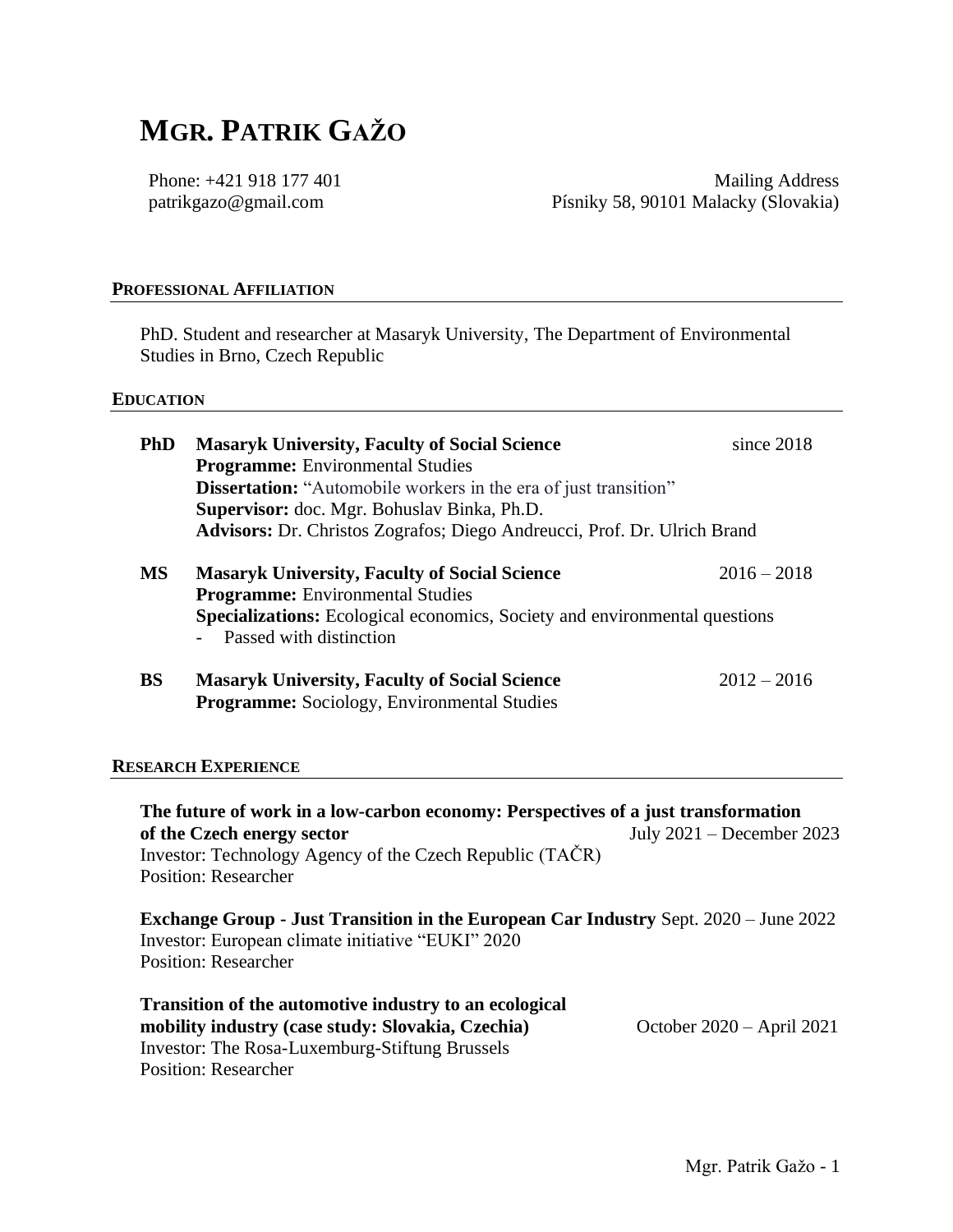**MEDEAS project**, The Department of Environmental Studies September – December 2019 Position: Research assistant

Advisor: Christian Kimmich, Ph.D., M.Sc.

• Writing a chapter "Climate change adaptation of the energy sector" for the White Book on policy recommendations for the transition to a low carbon economy

**MEDEAS project**, The Department of Environmental Studies June – September 2018 Position: Research assistant

Advisor: Christian Kimmich, Ph.D., M.Sc.

• Writing of literature review about life-cycle analysis

#### **TEACHING EXPERIENCE**

**Masaryk University**, The Department of Environmental Studies since 2018 **Teacher:** Critical Economics and Nature; Critical Economics – Seminar; Politics, Ideology and Environment

**Teaching Assistant**: Social ecological economy; Economics for Environmentalists

# **PUBLICATIONS**

# *Book chapter*

GAŽO, Patrik, 2021. Political ecology and animal liberation. In: Anarchist political ecology: Undoing Human Supremacy, edited by Prof. Simon Springer. (in print)

# *Conference Papers*

GAŽO, Patrik, Halliki KREININ, Anna Katharina KEIL and Tobias KALT, 2021. *Trade unions, the climate crisis and degrowth.* In Building Alternative Livelihoods in times of ecological and political crisis. 6 July 2021.

GAŽO, Patrik, Monika MARTIŠKOVÁ and Thomas SMITH, 2021. *Stakeholders' reality check: Barriers for the transformation of the Slovak and Czech automotive industries into an ecological mobility industry.* In The 29th International Colloquium of Gerpisa - The transformations of the Global Auto Industry: Digitalisation, Ecological Transition and the impact of the COVID-19 Crisis. 18 June 2021.

GAŽO, Patrik, 2021. *Barriers for the transformation of the Slovak and Czech automotive industries into an ecological mobility industry.* In Frontiers Webinar: Just transition in the automotive industry. 7 May 2021.

GAŽO, Patrik, 2020. *Car workers as political subjects of degrowth transformation.* In: Degrowth Vienna 2020 – Strategies for social-ecological transformation. Vienna. May  $29^{th}$  - June  $1^{st}$ , 2020.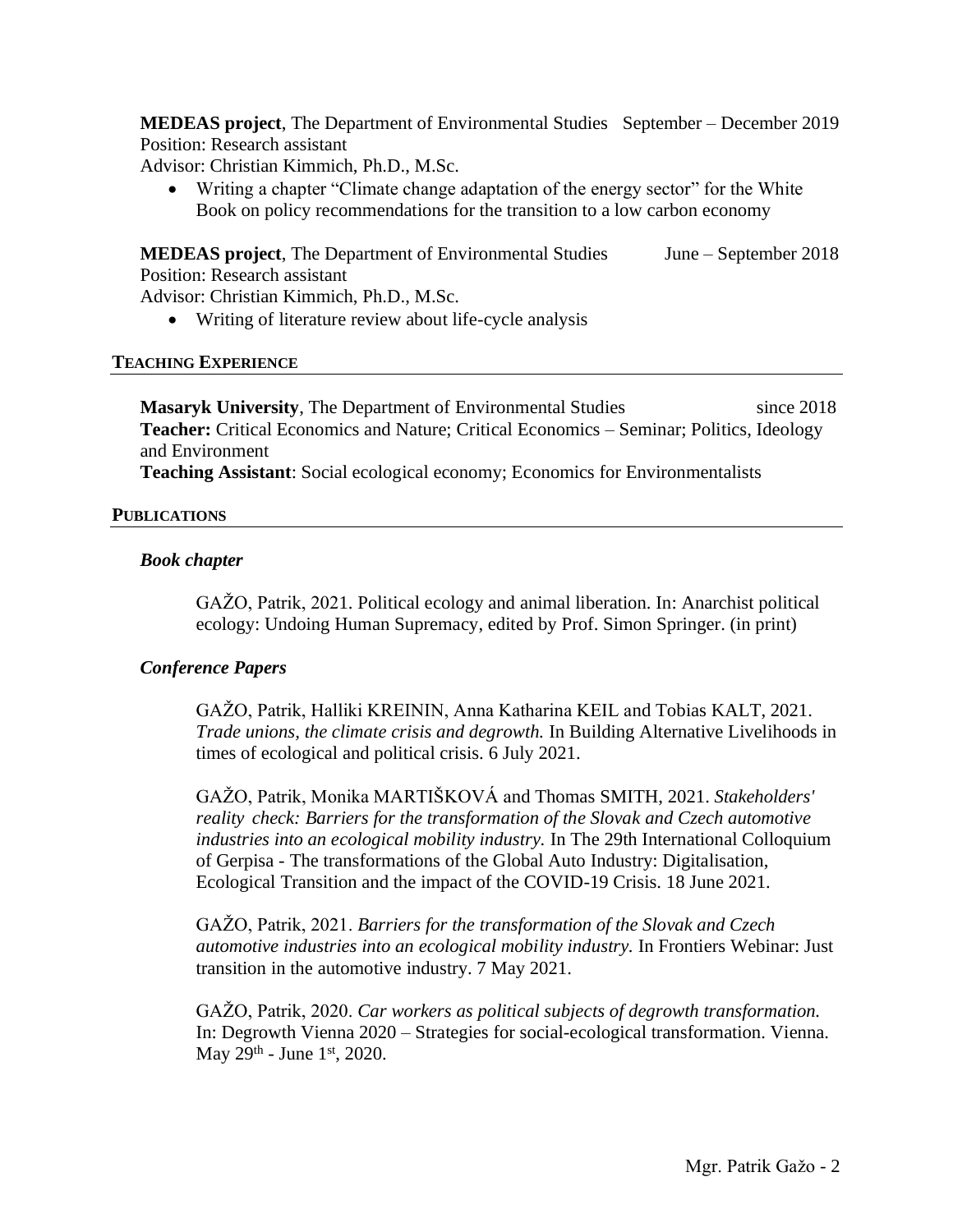GAŽO, Patrik, 2019. *Political ecology and animal liberation*. In: Rethinking revolution: Nonhuman animals, antispeciesism and power; 6th Conference of the European Association for Critical Animal Studies (EACAS). Barcelona. 24 May 2019.

# *Popularization texts*

GAŽO, Patrik, 2021. A car - a symbol of freedom or the imperial mode of living? In Kapitál. Bratislava.

GAŽO, Patrik and Martin ČERNÝ, 2020. Degrowth – a chance for a stable future. Revue Prostor, p. 132-135. Prague.

GAŽO, Patrik, 2019. Whoever is not willing to talk about capitalism should also keep quiet about factory farming. Institute of Anxiety, 7 p. Prague.

#### **RESEARCH STAYS**

**The Institute of Social Ecology (SEC), BOKU in Vienna, Austria** February – June 2021 **Supervisor:** Martin Schmid, Assoc. Prof. Mag. Dr.

**University of Vienna, Department of Political Science** September 2020 – January 2021 **Supervisor:** Univ. Prof. Dr. Ulrich Brand

#### **AWARDS**

#### **The Gerpisa Young Author's Prize.**

GERPISA, the Permanent Study and Research Group on the Automobile Industry and its Employees, 2021.

#### **COMMUNITY SERVICE**

#### **Conference organization**

GAŽO, Patrik and Monika MARTIŠKOVÁ. Frontiers Webinar: Just transition in the automotive industry. 2021.

# **Academic Senate of the Faculty of Social Studies**

Member of Students' Chamber, 10/2017 – 10/2019

#### **LANGUAGES**

**Slovak**: Native Language

**Czech**: Distinguished

**English**: Advanced